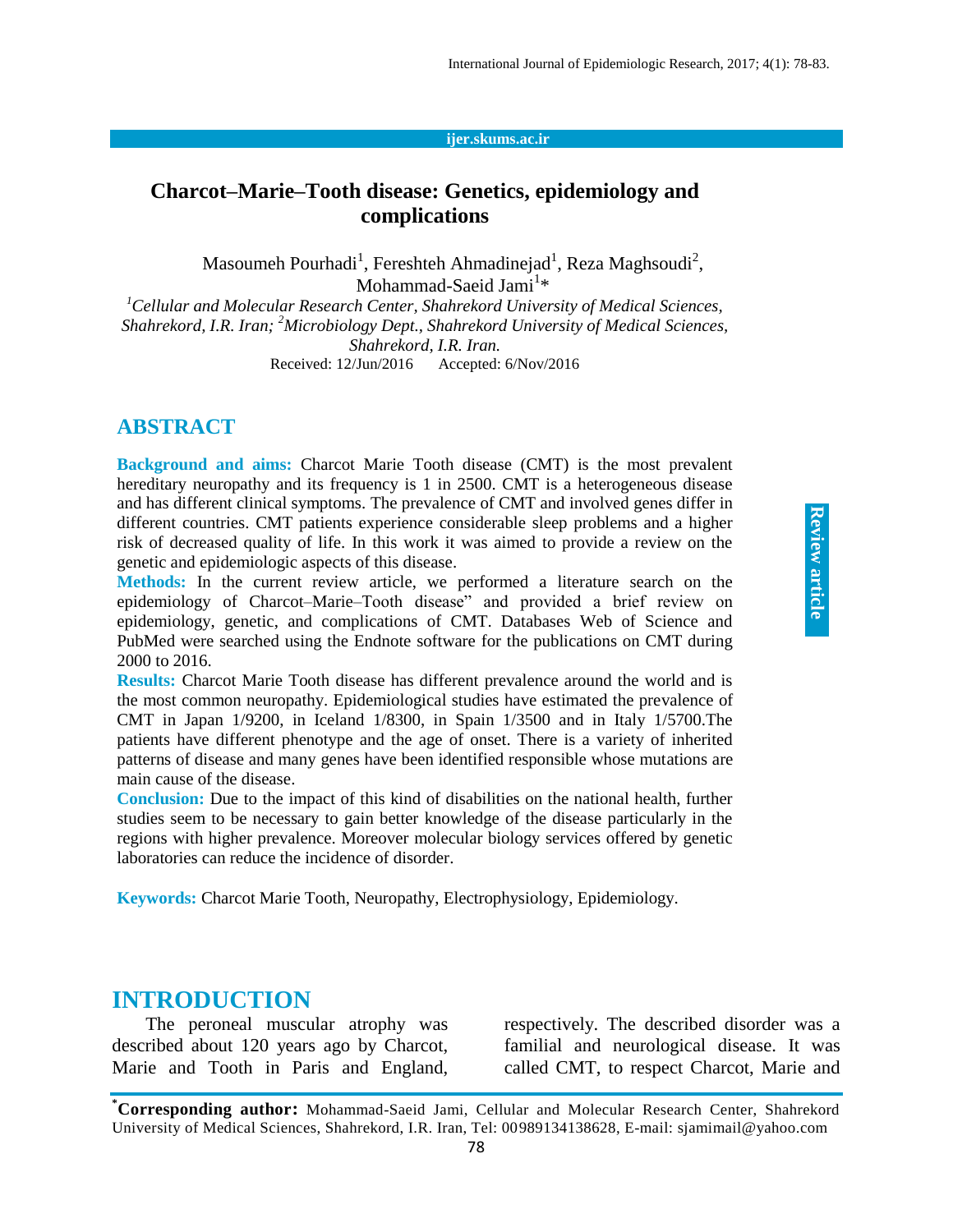Tooth who described it for the first time. Charcot Marie Tooth disease (CMT) is the most prevalent hereditary neuropathy and its frequency is 1 in 2500. The other name of CMT disease is hereditary motor and sensory neuropathy $(HMSN)$ .<sup>1,2</sup> Because of involving more than 80 genes in CMT, it is a heterogeneous group of inherited peripheral neuropathies.3,4 Based on electrophysiological index, CMT is subdivided into two major forms: demyelinating and axonal. In the demyelinating type, motor nerve conduction velocity (MNCV) is under 38 m/s whereas in axonal forms, MNCV is normal (above 38 m/s), but axons are affected. In the intermediate type of this disorder, intermediate MNCV about 25-45 m/s and/or heterogeneous clinical manifestation is common.<sup>5</sup> The CMT disease has different inheritance pattern (including Autosomal Recessive(AR), Autosomal Dominant(AD), X-linked, and mitochondrial). In addition, the onset of CMT can be in different ages and clinical features varies in patients.<sup>6</sup> Despite a high number of publications providing comprehensive and detailed information on CMT, there is little about the epidemiology of this disease. In this work, it was aimed to provide a concise review on the genetic and epidemiologic aspects of this disease. Databases Web of Science and PubMed were searched using the Endnote software for the publications on CMT during 2000 to 2016.

From the genetic perspective, Charcot Marie Tooth is a heterogeneous disease, but the clinical phenotype and manifestation is homogeneous and similar. This similar phenotype includes the weakness of distal limb muscles) especially the peroneal compartment of leg), loss of sensation in the distal extremities, skeletal abnormalities and reduction or lack of reflexes in deep tendons.<sup>7</sup> Triad flaccid paresis, atrophy, and decreased or loss of reflexes are outcomes of the lower motor neuron damage. The severity of the disease ranges over a wide spectrum. Age of

onset is different among the patients, ranging from a floppy infant to an elderly man with slowly progressive peripheral neuropathy.<sup>8</sup> The classic clinical picture of Charcot Marie Tooth disease is pescavus, hammertoes, atrophy in muscles, weakness in the distal compartment of the legs, lack of vibratory sensation, absent of touch sensation and loss of reflexes in Achilles tendon.<sup>9,10</sup>

The identification of inheritance pattern is the first step of CMT classification. CMT is inherited via autosomal dominant, autosomal recessive and X-linked patterns. The second step of classification is according to the process of neuropathy disorder in each subset. $^{10,11}$  According to electrophysiological standards CMT is usually divided into two classes; demyelinating and axonal forms (CMT1 and CMT2 respectively). In CMT type 1 motor nerve conduction velocities (MNCV) is less than 38 m/s and the effect of demyelination and remyelination in nerves can be seen in sural nerve biopsy. In CMT type 2 motor nerve conduction velocities is somewhat decrease or even normal<sup>12</sup>. CMT4 is Autosomal recessive and CMTX is not dependent to the Nerve Conduction Velocity.

To determine the subtypes in CMT disease, the mutant gene should be distinguished. It is known that more than 40 genes can cause CMT.<sup>13</sup> Among CMT subtypes, duplication in PMP22 geneis cause of the most common form of the disease, CMT1A. This subtype contains 70-80% of the CMT1 (demyelinating)cases.<sup>14</sup> The subtype CMT2 manifested by MPZ mutations is involved in 10–30% of the CMT cases.<sup>15</sup> Furthermore, GJB1 and GDAP1 mutations lead to CMTX1 and CMT4A respectively.

The clinical features are sometimes uncommon for CMT type 2, CMT type 4, and CMTX. For instance, CMT4 is recessive with early onset and severe symptoms.<sup>14</sup> The cause of demyelinating form of CMT with Autosomal Dominant inheritance pattern (CMT type 1A) is usually PMP22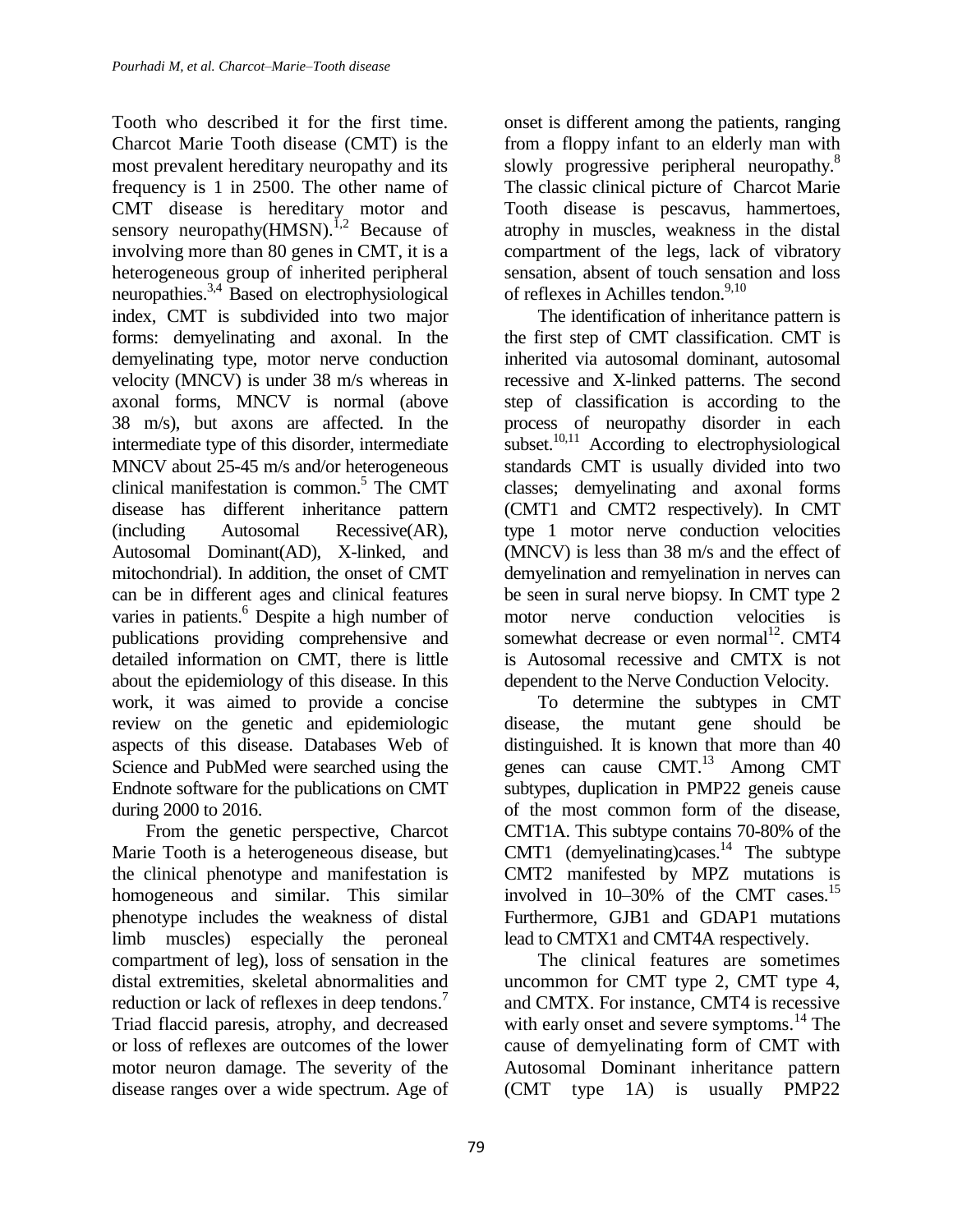gene-duplication (on 17p11.2 locus) and it is almost 20% of all CMT cases with neuromuscular problems and a chronic peripheral neuropathy. Other causes for CMT1 (demyelinating) include mutations in P0 (1q22), LITAF (16p13) and EGR2  $(10q21)$  genes.<sup>16</sup> Table 1 and Table 2 summarize the main types of CMT together with the responsible gene and their chromosomal locus.

**Table 1:** The most common subtypes of CMT disease and the involved genes

| <b>Mutation</b>   |
|-------------------|
| PMP22 duplication |
| MFN <sub>2</sub>  |
| GJB1              |
| GDAP1             |
|                   |

| <b>Table 2:</b> The chromosomal locus for the |  |
|-----------------------------------------------|--|
| most prevalent types of CMT1                  |  |

| The mutant gene  | Locus   |
|------------------|---------|
| PMP22            | 17p11.2 |
| P <sub>0</sub>   | 1q22    |
| <b>LITAF</b>     | 16p13   |
| EGR <sub>2</sub> | 10q21   |

Charcot Marie Tooth is a chronic disease and has an unpleasant effect on condition of patient's life. The undesirable effect impact different part of life, including mental and physical aspects.<sup>9</sup>

In CMT, disturbed sleep and respiratory system dysfunction may also be seen, which include the following items: obstructive apnea in sleep, streaked legs syndrome, vocal cord disorder, laryngeal neuron dysfunction and respiratory system impairment.<sup>17</sup>

In Germany, a large study was conducted on 200 patients with Charcot Marie Tooth $13$  wherein, patients complained about fatigue, lack of good sleep and feeling sleepy during the day hours. Other symptoms including dysphagia, dyspnea and obstructive apnea in sleep was described in another report.<sup>18</sup>

Due to the lack of specific recommendations for the respiratory and sleep disorders, individuals need long-term care. Moreover, there are limitations for treatment of CMT patients during illness. Some reports show that during the pregnancy, patient's signs and symptoms become worse.<sup>19</sup> In case of surgery, regional anesthesia is a good alternative to anesthesize rather than general anesthesia during pregnancy.<sup>19</sup>

CMT has been shown to increase the risk for complications during delivery, specifically abnormal birth presentation, post-partum bleed, and with higher rates of emergency interventions during delivery.<sup>20</sup> Many medications can cause patient's condition worse. For example, progesterone antagonists that are prescribed for treatment of CMT patients lead to abnormal baby born, dystocia and bleeding. Additionally, chemotherapy drugs like vinca alkaloids and taxol that target cell microtubules causing them depolymerized, lead to worsening  $CMT<sup>21</sup>$  It seems that these drugs cause disruption of axonal transportation and thus worsen or accelerate the development of new neuropathy. Chemotherapy drugs are not the only risk factors for the Charcot Marie Tooth disease, there is a large list of interventional medications prepared by the CMT Association which is regularly updated.<sup>22</sup>

In all epidemiological studies, the important issue is whether the results can be generalize or not, and this depends on the population chosen for the study. In clinical trials, there is a non-partisan data collection, because the members elected in a clinical population and large families and patients with severe disabilities also participated in the study. $^{23}$  However, sporadic cases are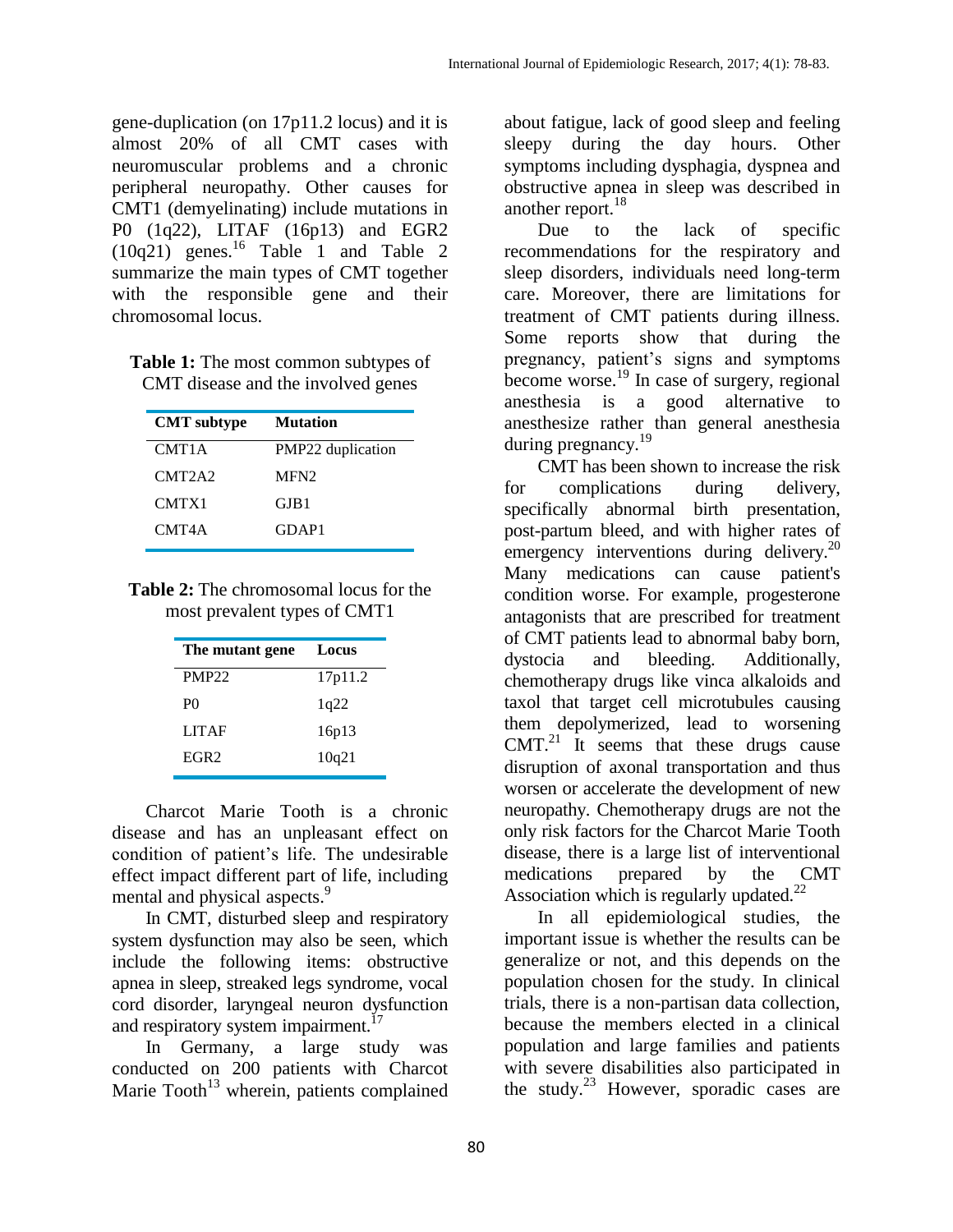important because it shows disease with autosomal recessive inheritance pattern or a de-novo mutation. There are some items that can increase or decrease the estimation of disease prevalence. For example, misclassification of sporadic and familial non-CMT cases can increase the estimation and the CMT patients who do not participate in the study can reduce the estimation (eg, CMT2 has late onset and the person is a carrier of the disease but does not participate in the study). $^{24}$  Epidemiological studies have estimated the prevalence of CMT in Japan1/9200, in Iceland1/8300, in Spain 1/3500 and in Italy 1/5700.The difference in rates is mainly due to different methods used to determine and diagnose disease and sometimes because of human ethnicity and unequal distribution of point mutations in the world and dominance of founder effect in some areas. Clinical studies conducted that CMT1 outbreak is more than CMT2 and only one exception is in Japan, which founder effect occurred for MPZ gene (Thr124Met).<sup>25</sup> In a study conducted by G. J. Braathen1 in Akershus (the East Norway County), it was estimated that 13.6% of the families carry the PMP22 gene duplication while CX32 mutation was estimated to be about 6.2%. Moreover, MFN2 mutation and MPZ mutation were estimated around 6.2% and 4.8%, respectively.<sup>26</sup> The prevalence of duplication/deletion of PMP22 and MFN2 point mutation in the general population was less than clinical population, while for point mutation in CX32 the similar prevalence in both populations was estimated.<sup>14,27-29</sup>

## **DISCUSSION**

CMT is a heterogeneous disease and has different pattern of inheritance, different age of onset and different clinical symptoms. The outbreak and involved genes vary in different countries. Identifying common mutations in each region in the world can help to identify the involved proteins and it is good for correct diagnosis of the disease and may be entered in the world of treatment. Unfortunately, epidemiological studies on CMT have not been yet conducted in Iran. Hopefully, the researches currently conducted by our group could identify affected individuals and families. This information together with our molecular genetic testing will further be of benefit to the patients and their families and will prevent from affected child birth.

# **CONCLUSION**

Due to the impact of this kind of disabilities on the national health, further studies seem to be necessary to gain better knowledge of the disease particularly in the regions with higher prevalence. Moreover molecular biology services offered by genetic laboratories can reduce the incidence of disorder.

### **CONFLICT OF INTEREST**

The authors declare that there are no conflicts of interest.

# **ACKNOWLEDGEMENT**

We would like to thank all individuals who cooperated in this research and helped us to fill out the study.

## **REFERENCES**

1. Hryshchenko NV, Livshits LA. Analysis of 17p11.2 chromosome region rearrangements in CMT1 patients from Ukraine. Tsitol Genet. 2009; 43(1): 36-41.

2. Ostern R, Fagerheim T, Hjellnes H, Nygard B, Mellgren SI, Nilssen O. Diagnostic laboratory testing for Charcot Marie Tooth disease (CMT): the spectrum of gene defects in Norwegian patients with CMT and its implications for future genetic test strategies. BMC Med Genet. 2013; 14: 94.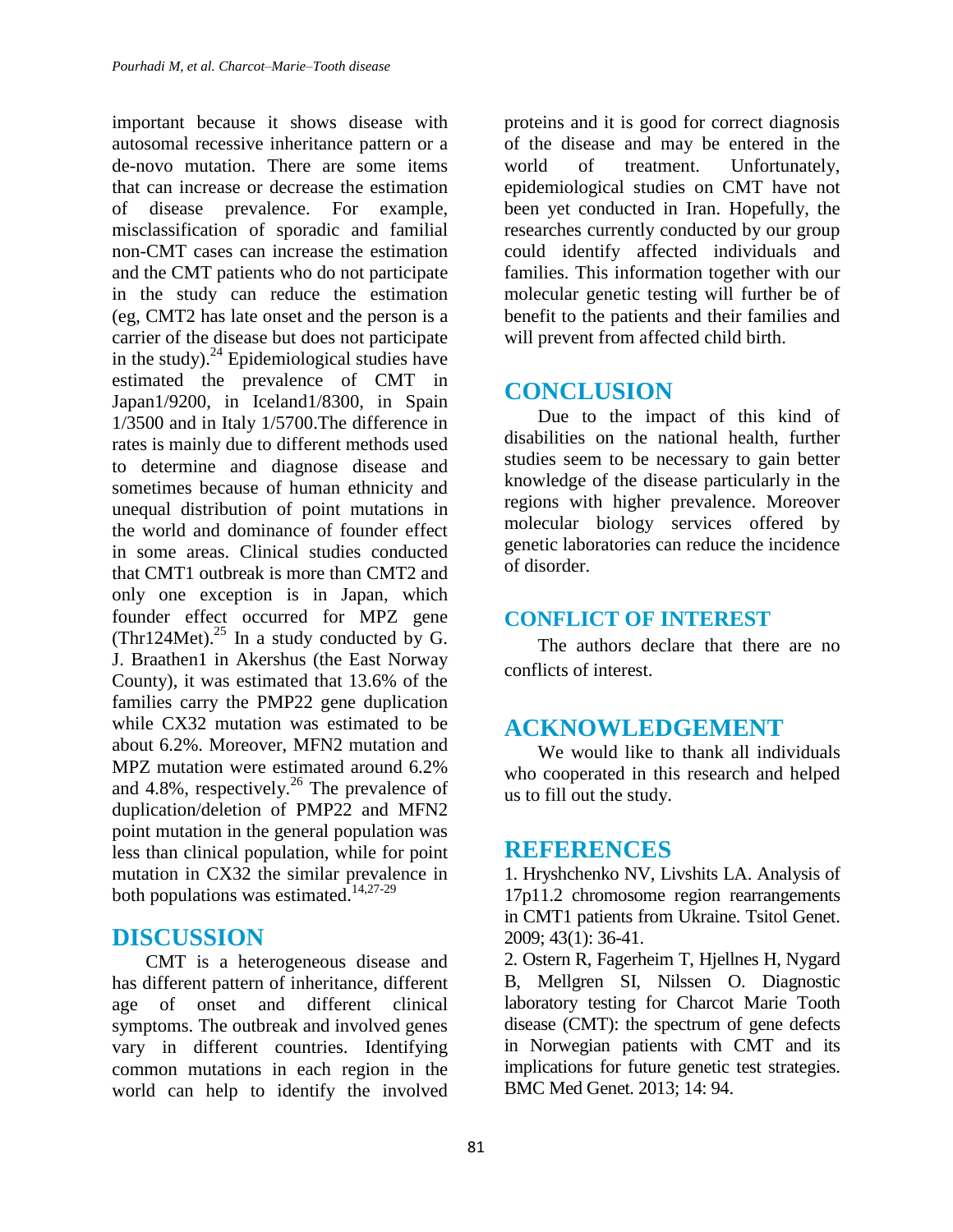3. Bort S, Martinez F, Palau F. Prevalence and parental origin of de novo 1.5-Mb duplication in Charcot-Marie-Tooth disease type 1A. Am J Hum Genet. 1997; 60(1): 230-3.

4. Rudnik-Schoneborn S, Tolle D, Senderek J, Eggermann K, Elbracht M, Kornak U, et al. Diagnostic algorithms in Charcot-Marie-Tooth neuropathies: Experiences from a German genetic laboratory on the basis of 1206 index patients. Clin Genet. 2016; 89(1): 34-43.

5. Cartoni R, Martinou JC. Role of mitofusin 2 mutations in the physiopathology of Charcot-Marie-Tooth disease type 2A. Exp Neurol. 2009; 218(2): 268-73.

6. Gess B, Schirmacher A, Boentert M, Young P. Charcot-Marie-Tooth disease: frequency of genetic subtypes in a German neuromuscular center population. Neuromuscul Disord. 2013; 23(8): 647-51.

7. Pareyson D, Scaioli V, Laura M. Clinical and electrophysiological aspects of Charcot-Marie-Tooth disease. Neuromolecular Med. 2006; 8(1-2): 3-22.

8. Abe A, Numakura C, Kijima K, Hayashi M, Hashimoto T, Hayasaka K. Molecular diagnosis and clinical onset of Charcot-Marie-Tooth disease in Japan. J Hum Genet. 2011; 56(5): 364-8.

9. Cordeiro JL, Marques W, Hallak JE, Osorio FL. Charcot-Marie-Tooth disease, psychiatric indicators and quality of life: A systematic review. ASN Neuro. 2014; 6(3): 185-92.

10. Bouche P. [How to interpret the electromyogram (in neuromuscular diseases)]. Rev Prat. 1983; 33(11): 549-55.

11. Brust JC, Lovelace RE, Devi S. Clinical and electrodiagnostic features of Charcot-Marie-Tooth syndrome. Acta Neurol Scand Suppl. 1978; 68: 1-142.

12. De Jonghe P, Timmerman V, Nelis E, Martin JJ, Van Broeckhoven C. Charcot-Marie-Tooth disease and related peripheral neuropathies. J Peripher Nerv Syst. 1997; 2(4): 370-87.

13. Morocutti C, Colazza GB, Soldati G, D'Alessio C, Damiano M, Casali C, et al. Charcot-Marie-Tooth disease in Molise, a central-southern region of Italy: an epidemiological study. Neuroepidemiology. 2002; 21(5): 241-5.

14. Boerkoel CF, Takashima H, Garcia CA, Olney RK, Johnson J, Berry K, et al. Charcot-Marie-Tooth disease and related neuropathies: Mutation distribution and genotype-phenotype correlation. Ann Neurol. 2002; 51(2): 190-201.

15. Lawson VH, Graham BV, Flanigan KM. Clinical and electrophysiologic features of CMT2A with mutations in the mitofusin 2 gene. Neurology. 2005; 65(2): 197-204.

16. Dyck PJ. Hereditary motor and sensory neuropathies. Neurology. 1991; 41: 547-52.

17. Aboussouan LS, Lewis RA, Shy ME. Disorders of pulmonary function, sleep, and the upper airway in Charcot-Marie-Tooth disease. Lung. 2007; 185(1): 1-7.

18. McCorquodale D, Pucillo EM, Johnson NE. Management of Charcot-Marie-Tooth disease: Improving long-term care with a multidisciplinary approach. J Multidiscip Healthc. 2016; 9: 7-19.

19. Dematteis M, Pepin JL, Jeanmart M, Deschaux C, Labarre-Vila A, Levy P. Charcot-Marie-Tooth disease and sleep apnoea syndrome: A family study. Lancet. 2001; 357(9252): 267-72.

20. Benson B, Sulica L, Guss J, Blitzer A. Laryngeal neuropathy of Charcot-Marie-Tooth disease: Further observations and novel mutations associated with vocal fold paresis. Laryngoscope. 2010; 120(2): 291-6. 21. Boentert M, Knop K, Schuhmacher C, Gess B, Okegwo A, Young P. Sleep disorders in Charcot-Marie-Tooth disease type 1. J Neurol Neurosurg Psychiatry. 2014; 85(3): 319-25.

22. Brock M, Guinn C, Jones M. Anesthetic management of an obstetric patient with Charcot-Marie-Tooth disease: A case study. AANA J. 2009; 77(5): 335-7.